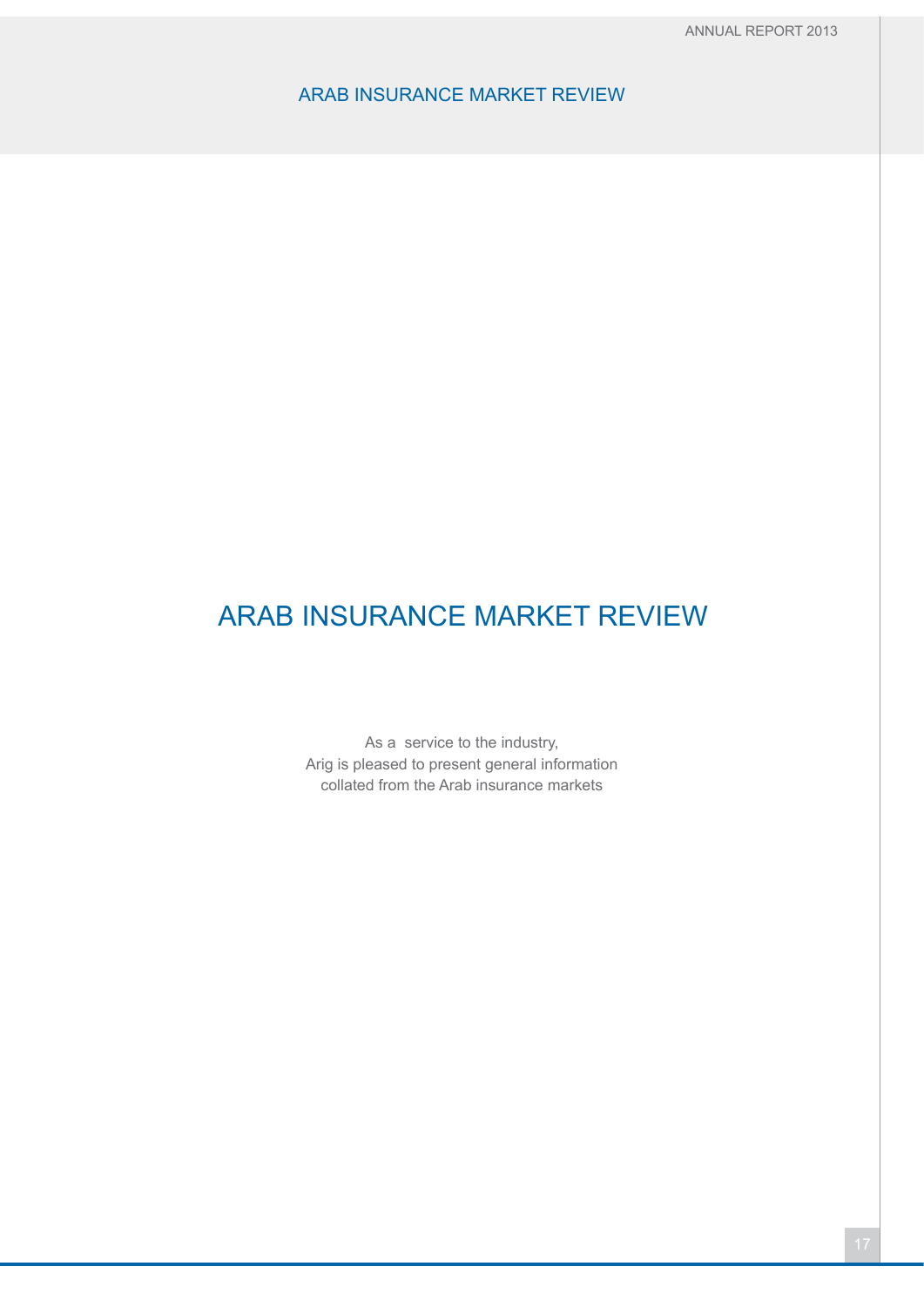|                           |      |                  |                  |       |                                 | Non-Life             |                   |          |              | Life     |
|---------------------------|------|------------------|------------------|-------|---------------------------------|----------------------|-------------------|----------|--------------|----------|
| Country                   | Year | Exchange<br>Rate | <b>Total GPI</b> | Motor | Property<br>& Misc.<br>Accident | Marine &<br>Aviation | Total<br>Non-Life | % of GPI | <b>Total</b> | % of GPI |
| Algeria                   | 2008 | 67.7500          | 1,001.9          | 437.5 | 401.7                           | 84.7                 | 923.9             | 92.2%    | 78.0         | 7.8%     |
|                           | 2009 | 72.6474          | 1,064.6          | 487.7 | 413.1                           | 84.1                 | 984.9             | 92.5%    | 79.7         | 7.5%     |
|                           | 2010 | 74.3860          | 1,098.6          | 542.2 | 373.8                           | 81.3                 | 997.3             | 90.8%    | 101.3        | 9.2%     |
|                           | 2011 | 72.9379          | 1,188.4          | 602.7 | 415.1                           | 77.9                 | 1095.7            | 92.2%    | 92.7         | 7.8%     |
|                           | 2012 | 77.5360          | 1,240.3          | 674.0 | 445.3                           | 68.1                 | 1187.4            | 95.7%    | 52.9         | 4.3%     |
| <b>Bahrain</b>            | 2008 | 0.3769           | 495.1            | 145.0 | 193.3                           | 20.0                 | 358.3             | 72.4%    | 136.8        | 27.6%    |
|                           | 2009 | 0.3769           | 532.2            | 151.3 | 207.9                           | 20.9                 | 380.1             | 71.4%    | 152.1        | 28.6%    |
|                           | 2010 | 0.3769           | 559.2            | 152.9 | 248.4                           | 21.3                 | 422.6             | 75.6%    | 136.6        | 24.4%    |
|                           | 2011 | 0.3769           | 546.1            | 147.9 | 249.4                           | 18.8                 | 416.1             | 76.2%    | 130.0        | 23.8%    |
|                           | 2012 | 0.3769           | 634.0            | 164.5 | 291.3                           | 18.6                 | 474.4             | 74.8%    | 159.6        | 25.2%    |
| Egypt <sup>(1)</sup>      | 2008 | 5.5325           | 1,392.6          | 227.7 | 321.2                           | 206.9                | 755.8             | 54.3%    | 636.8        | 45.7%    |
|                           | 2009 | 5.4578           | 1,567.1          | 285.9 | 356.5                           | 225.2                | 867.6             | 55.4%    | 699.5        | 44.6%    |
|                           | 2010 | 5.5700           | 1,612.8          | 319.7 | 304.6                           | 222.2                | 846.5             | 52.5%    | 766.3        | 47.5%    |
|                           | 2011 | 5.6219           | 1,678.8          | 345.7 | 387.2                           | 220.3                | 953.2             | 56.8%    | 725.6        | 43.2%    |
|                           | 2012 | 6.0561           | 1,770.5          | 330.8 | 434.4                           | 240.2                | 1005.4            | 56.8%    | 765.1        | 43.2%    |
| Jordan                    | 2008 | 0.7100           | 487.1            | 208.4 | 184.3                           | 43.6                 | 436.3             | 89.6%    | 50.8         | 10.4%    |
|                           | 2009 | 0.7080           | 527.6            | 220.5 | 221.1                           | 36.6                 | 478.2             | 90.6%    | 49.4         | 9.4%     |
|                           | 2010 | 0.7080           | 589.3            | 257.7 | 241.5                           | 36.2                 | 535.4             | 90.9%    | 53.9         | 9.1%     |
|                           | 2011 | 0.7080           | 598.3            | 256.6 | 240.9                           | 43.3                 | 540.8             | 90.4%    | 57.5         | 9.6%     |
|                           | 2012 | 0.7080           | 679.7            | 273.3 | 300.8                           | 42.7                 | 616.8             | 90.7%    | 62.9         | 9.3%     |
| <b>Kuwait</b>             | 2008 | 0.2703           | 641.4            | 198.7 | 229.4                           | 83.0                 | 511.1             | 79.7%    | 130.3        | 20.3%    |
|                           | 2009 | 0.2851           | 568.9            | 184.1 | 187.8                           | 67.9                 | 439.8             | 77.3%    | 129.1        | 22.7%    |
|                           | 2010 | 0.2806           | 627.4            | 198.3 | 232.1                           | 61.7                 | 492.1             | 78.4%    | 135.3        | 21.6%    |
|                           | 2011 | 0.2760           | 698.2            | 244.4 | 228.8                           | 72.1                 | 545.3             | 78.1%    | 152.9        | 21.9%    |
|                           | 2012 | 0.2816           | n/a              | n/a   | n/a                             | n/a                  | n/a               | n/a      | n/a          | n/a      |
| Lebanon                   | 2008 | 1,507.5000       | 898.8            | 221.5 | 361.2                           | 32.1                 | 614.8             | 68.4%    | 284.0        | 31.6%    |
|                           | 2009 | 1,507.5000       | 1,022.8          | 283.5 | 414.8                           | 27.6                 | 725.9             | 71.0%    | 296.9        | 29.0%    |
|                           | 2010 | 1,504.5000       | 1,168.6          | 201.5 | 643.0                           | 33.5                 | 878.0             | 75.1%    | 290.6        | 24.9%    |
|                           | 2011 | 1,504.0000       | 1,261.1          | 202.7 | 680.4                           | 35.0                 | 918.1             | 72.8%    | 343.0        | 27.2%    |
|                           | 2012 | 1,504.0000       | 1,294.9          | 323.7 | 559.4                           | 35.0                 | 918.1             | 70.9%    | 376.8        | 29.1%    |
| Libya <sup>(3)</sup>      | 2008 | 1.2935           | 229.0            | 52.5  | 138.7                           | 33.0                 | 224.2             | 97.9%    | 4.8          | 2.1%     |
|                           | 2009 | 1.2034           | 309.3            | 69.4  | 198.5                           | 36.5                 | 304.4             | 98.4%    | 4.9          | 1.6%     |
|                           | 2010 | 1.1898           | 325.8            | 76.8  | 198.5                           | 44.9                 | 320.2             | 98.3%    | 5.6          | 1.7%     |
|                           | 2011 | 1.2251           | 140.7            | 24.2  | 95.9                            | 15.1                 | 135.2             | 96.1%    | 5.5          | 3.9%     |
|                           | 2012 | 1.2251           | 273.9            | 47.4  | 187.0                           | 33.3                 | 267.7             | 97.7%    | 6.2          | 2.3%     |
| Mauritania <sup>(4)</sup> | 2008 | 252.1250         | 15.2             | 5.1   | 5.6                             | 3.4                  | 14.1              | 92.8%    | 1.1          | 7.2%     |
|                           | 2009 | 262.0000         | 16.4             | 5.6   | 6.1                             | 3.7                  | 15.4              | 93.9%    | 1.0          | 6.1%     |
|                           | 2010 | 279.0000         | n/a              | n/a   | n/a                             | n/a                  | n/a               | n/a      | n/a          | n/a      |
|                           | 2011 | 288.0800         | n/a              | n/a   | n/a                             | n/a                  | n/a               | n/a      | n/a          | n/a      |
|                           | 2012 | 288.0800         | n/a              | n/a   | n/a                             | n/a                  | n/a               | n/a      | n/a          | n/a      |
| <b>Morocco</b>            | 2008 | 8.8166           | 2,548.1          | 773.1 | 827.2                           | 101.6                | 1701.9            | 66.8%    | 846.2        | 33.2%    |
|                           | 2009 | 7.6145           | 2,588.0          | 818.4 | 857.1                           | 87.9                 | 1763.4            | 68.1%    | 824.6        | 31.9%    |
|                           | 2010 | 8.2013           | 2,592.6          | 846.2 | 873.7                           | 84.5                 | 1804.4            | 69.6%    | 788.2        | 30.4%    |
|                           | 2011 | 8.2013           | 2,920.4          | 931.0 | 953.5                           | 90.2                 | 1974.7            | 67.6%    | 945.7        | 32.4%    |
|                           | 2012 | 8.2471           | 3,148.5          | 972.5 | 1096.5                          | 76.2                 | 2084.4            | 66.2%    | 1064.1       | 33.8%    |
| Oman                      | 2008 | 0.3850           | 551.0            | 232.8 | 170.0                           | 41.4                 | 444.2             | 80.6%    | 106.8        | 19.4%    |
|                           | 2009 | 0.3852           | 644.7            | 270.0 | 229.7                           | 38.7                 | 538.4             | 83.5%    | 106.3        | 16.5%    |
|                           | 2010 | 0.3852           | 617.7            | 262.4 | 211.6                           | 38.8                 | 512.8             | 83.0%    | 104.9        | 17.0%    |
|                           | 2011 | 0.3850           | 733.0            | 313.2 | 252.5                           | 46.3                 | 612.0             | 83.5%    | 121.0        | 16.5%    |
|                           | 2012 | 0.3845           | 738.6            | 353.1 | 248.5                           | 31.7                 | 633.3             | 85.7%    | 105.3        | 14.3%    |
|                           |      |                  |                  |       |                                 |                      |                   |          |              |          |

Gross Premium By Class and Country - 2008 to 2012 in US\$ millions

(1) Egypt: Financial Year end as at 30 June (2) Sudan: Sudan's currency changed from the Sudanese dinar (SDD) to the new Sudanese Pound (SDG) introduced in January 2007. (3) Libya: Property & Miscellaneous<br>Accident include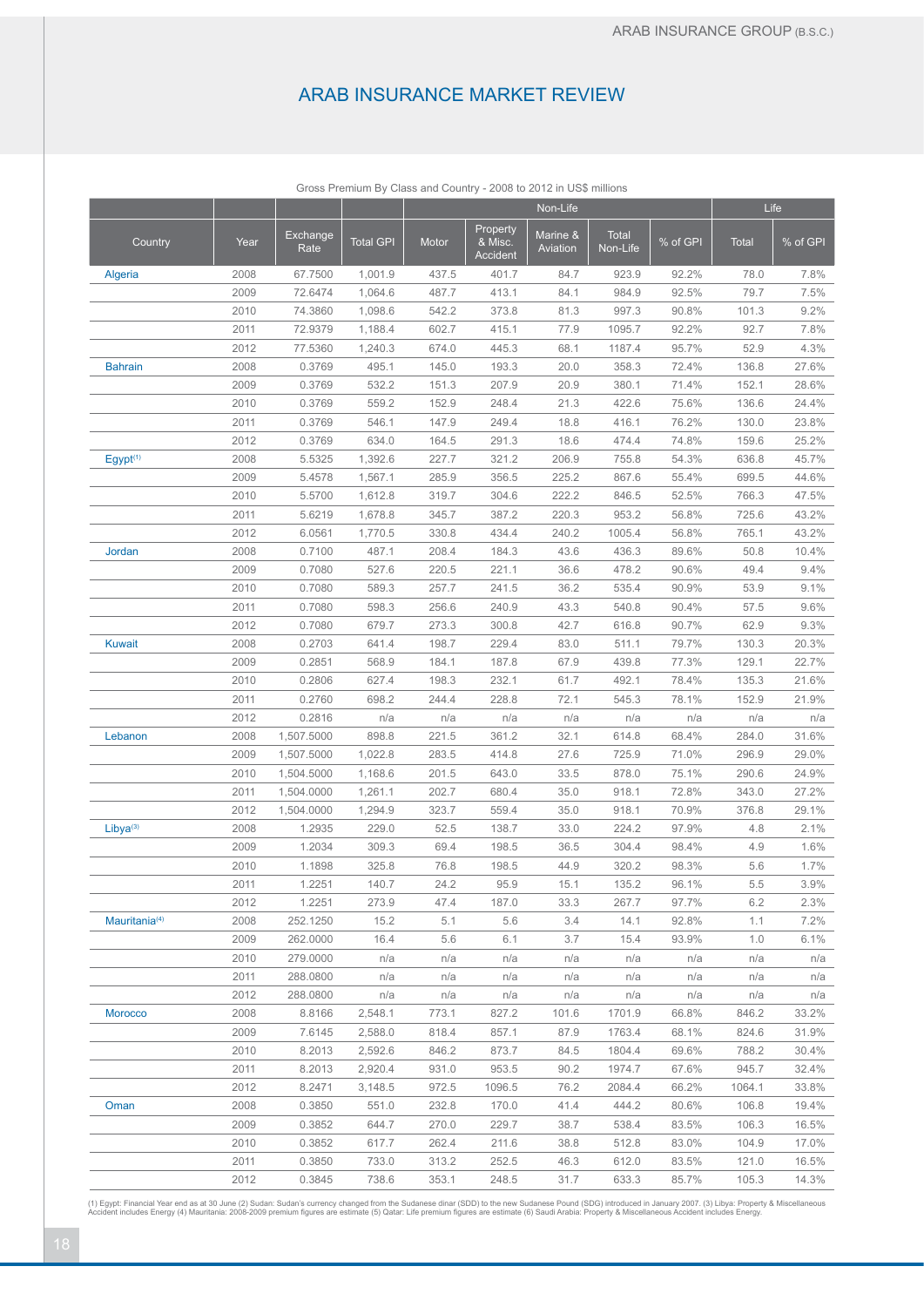|                             |      |                  |                  |          | Gross Premium By Class and Country - 2008 to 2012 in US\$ millions |                      |                   |          |              |          |
|-----------------------------|------|------------------|------------------|----------|--------------------------------------------------------------------|----------------------|-------------------|----------|--------------|----------|
|                             |      |                  |                  |          |                                                                    | Non-Life             |                   |          | Life         |          |
| Country                     | Year | Exchange<br>Rate | <b>Total GPI</b> | Motor    | Property<br>& Misc.<br>Accident                                    | Marine &<br>Aviation | Total<br>Non-Life | % of GPI | <b>Total</b> | % of GPI |
| <b>Palestine</b>            | 2008 | 3.7714           | 62.6             | 51.3     | 10.1                                                               | 0.3                  | 61.7              | 98.6%    | 0.9          | 1.4%     |
|                             | 2009 | 3.5880           | 72.8             | 60.6     | 11.1                                                               | 0.3                  | 72.0              | 98.9%    | 0.8          | 1.1%     |
|                             | 2010 | 3.5880           | n/a              | n/a      | n/a                                                                | n/a                  | n/a               | n/a      | n/a          | n/a      |
|                             | 2011 | 3.5880           | n/a              | n/a      | n/a                                                                | n/a                  | n/a               | n/a      | n/a          | n/a      |
|                             | 2012 | 3.5880           | n/a              | n/a      | n/a                                                                | n/a                  | n/a               | n/a      | n/a          | n/a      |
| Qatar <sup>(5)</sup>        | 2008 | 3.6416           | 855.6            | 173.9    | 555.6                                                              | 116.5                | 846.0             | 98.9%    | 9.6          | 1.1%     |
|                             | 2009 | 3.6405           | 781.6            | 158.9    | 507.7                                                              | 106.4                | 773.0             | 98.9%    | 8.6          | 1.1%     |
|                             | 2010 | 3.6408           | 929.0            | 181.0    | 634.7                                                              | 98.6                 | 914.3             | 98.4%    | 14.7         | 1.6%     |
|                             | 2011 | 3.6408           | 1,154.6          | 212.1    | 817.0                                                              | 114.2                | 1,143.3           | 99.0%    | 11.3         | 1.0%     |
|                             | 2012 | 3.6408           | 1,114.6          | 85.9     | 862.8                                                              | 149.3                | 1,098.0           | 98.5%    | 16.6         | 1.5%     |
| Saudi Arabia <sup>(6)</sup> | 2008 | 3.7515           | 2,911.8          | 677.9    | 1,817.6                                                            | 257.9                | 2,753.4           | 94.6%    | 158.4        | 5.4%     |
|                             | 2009 | 3.7502           | 3,896.0          | 814.7    | 2,546.9                                                            | 266.9                | 3,628.5           | 93.1%    | 267.5        | 6.9%     |
|                             | 2010 | 3.7500           | 4,370.1          | 863.7    | 2,940.0                                                            | 307.1                | 4,110.8           | 94.1%    | 259.3        | 5.9%     |
|                             | 2011 | 3.7500           | 4,934.4          | 1,045.9  | 3,309.2                                                            | 337.9                | 4,693.0           | 95.1%    | 241.4        | 4.9%     |
|                             | 2012 | 3.7503           | 5,645.8          | 1,234.9  | 3,958.0                                                            | 216.0                | 5,408.9           | 95.8%    | 236.9        | 4.2%     |
| Sudan <sup>(2)</sup>        | 2008 | 2.2133           | 278.1            | 132.6    | 89.7                                                               | 41.5                 | 263.8             | 94.9%    | 14.3         | 5.1%     |
|                             | 2009 | 2.3198           | 285.8            | 129.9    | 94.0                                                               | 47.1                 | 271.0             | 94.8%    | 14.8         | 5.2%     |
|                             | 2010 | 2.3725           | 294.1            | 144.6    | 73.2                                                               | 59.0                 | 276.8             | 94.1%    | 17.3         | 5.9%     |
|                             | 2011 | 2.6769           | 289.1            | 124.6    | 98.8                                                               | 50.8                 | 274.2             | 94.8%    | 14.9         | 5.2%     |
|                             | 2012 | 2.6769           | 337.2            | 145.9    | 118.0                                                              | 59.0                 | 322.9             | 95.8%    | 14.3         | 4.2%     |
| Syria                       | 2008 | 50.0000          | 241.1            | 160.3    | 49.7                                                               | 28.1                 | 238.1             | 98.8%    | 3.0          | 1.2%     |
|                             | 2009 | 50.0000          | 318.5            | 223.3    | 54.9                                                               | 34.7                 | 312.9             | 98.2%    | 5.6          | 1.8%     |
|                             | 2010 | 50.0000          | 329.5            | 221.0    | 73.5                                                               | 29.3                 | 323.8             | 98.3%    | 5.7          | 1.7%     |
|                             | 2011 | 50.0000          | 280.9            | 173.7    | 67.2                                                               | 34.5                 | 275.4             | 98.0%    | 5.5          | 2.0%     |
|                             | 2012 | 69.7000          | 150.6            | 94.9     | 39.4                                                               | 13.3                 | 147.6             | 98.0%    | 3.0          | 2.0%     |
| <b>Tunisia</b>              | 2008 | 1.3970           | 696.3            | 306.8    | 260.3                                                              | 51.0                 | 618.1             | 88.8%    | 78.2         | 11.2%    |
|                             | 2009 | 1.2824           | 800.3            | 370.7    | 273.9                                                              | 50.7                 | 695.3             | 86.9%    | 105.0        | 13.1%    |
|                             | 2010 | 1.4122           | 774.9            | 361.4    | 247.5                                                              | 52.9                 | 661.8             | 85.4%    | 113.1        | 14.6%    |
|                             | 2011 | 1.4078           | 900.7            | 382.4    | 250.4                                                              | 52.2                 | 685.0             | 76.1%    | 215.7        | 23.9%    |
|                             | 2012 | 1.4414           | 891.8            | 358.9    | 298.6                                                              | 49.7                 | 707.2             | 79.3%    | 139.0        | 15.6%    |
| U.A.E.                      | 2008 | 3.6734           | 4,974.5          | 1,190.4  | 2,539.4                                                            | 520.7                | 4,250.5           | 85.4%    | 724.0        | 14.6%    |
|                             | 2009 | 3.6731           | 5,455.5          | 1,106.0  | 2,907.4                                                            | 551.2                | 4,564.6           | 83.7%    | 890.9        | 16.3%    |
|                             | 2010 | 3.6728           | 6,003.7          | 1,230.8  | 3,065.6                                                            | 609.4                | 4,905.8           | 81.7%    | 1097.9       | 18.3%    |
|                             | 2011 | 3.6725           | 6,513.8          | 1,121.2  | 3,479.6                                                            | 635.2                | 5,236.0           | 80.4%    | 1277.8       | 19.6%    |
|                             | 2012 | 3.6728           | 7,154.6          | 1,091.0  | 3,808.9                                                            | 632.1                | 5,532.0           | 77.3%    | 1622.6       | 22.7%    |
| Yemen                       | 2008 | 200.0250         | 70.5             | 19.1     | 32.0                                                               | 14.2                 | 65.3              | 92.6%    | 5.2          | 7.4%     |
|                             | 2009 | 206.3000         | 74.6             | 20.1     | 36.2                                                               | 13.5                 | 69.8              | 93.6%    | 4.8          | 6.4%     |
|                             | 2010 | 213.9000         | 84.0             | 22.7     | 40.0                                                               | 14.4                 | 77.1              | 91.8%    | 6.9          | 8.2%     |
|                             | 2011 | 213.8000         | 80.6             | 18.3     | 42.6                                                               | 12.5                 | 73.4              | 91.1%    | 7.2          | 8.9%     |
|                             | 2012 | 214.3508         | 85.5             | 17.8     | 45.6                                                               | 14.0                 | 77.4              | 90.5%    | 8.1          | 9.5%     |
|                             |      |                  |                  |          | The Premium figures are in Local Currency for Iraq only            |                      |                   |          |              |          |
| Iraq                        | 2008 |                  | 26,913.5         | 11,700.0 | 7,800.0                                                            | 3,900.0              | 23,400.0          | 86.9%    | 3,513.5      | 13.1%    |
|                             | 2009 |                  | 67,037.5         | 12,455.8 | 27,014.1                                                           | 11,012.0             | 50,482.0          | 75.3%    | 16,555.5     | 24.7%    |
|                             | 2010 |                  | 90,496.0         | 14,976.0 | 85,059.0                                                           | 20,007.0             | 50,482.0          | 55.8%    | 40,014       | 44.2%    |
|                             | 2011 |                  | 98,686.0         | 29,952.0 | 170,001.0                                                          | 40,014.0             | 50,482.0          | 51.2%    | 48,204       | 48.8%    |
|                             | 2012 |                  | n/a              | n/a      | n/a                                                                | n/a                  | n/a               | n/a      | n/a          | n/a      |

Definition of gross premium income : This report is based on gross premium income, which includes direct and reinsurance inward premiums received in the year, net of cancellations but before deduction of commissions or rei

Portfolio split includes four main lines of business:<br>• Motor: Two main lines: Third Party and Comprehensive (in some cases, the classes under Motor were not available).<br>• Property & Miscellaneous Accident: Fire, Engineeri

Insurance and economic data sources: Insurance data for each country is sourced primarily from supervisory authorities, insurance associations and individual companies. Key economic data is extracted from public sources, i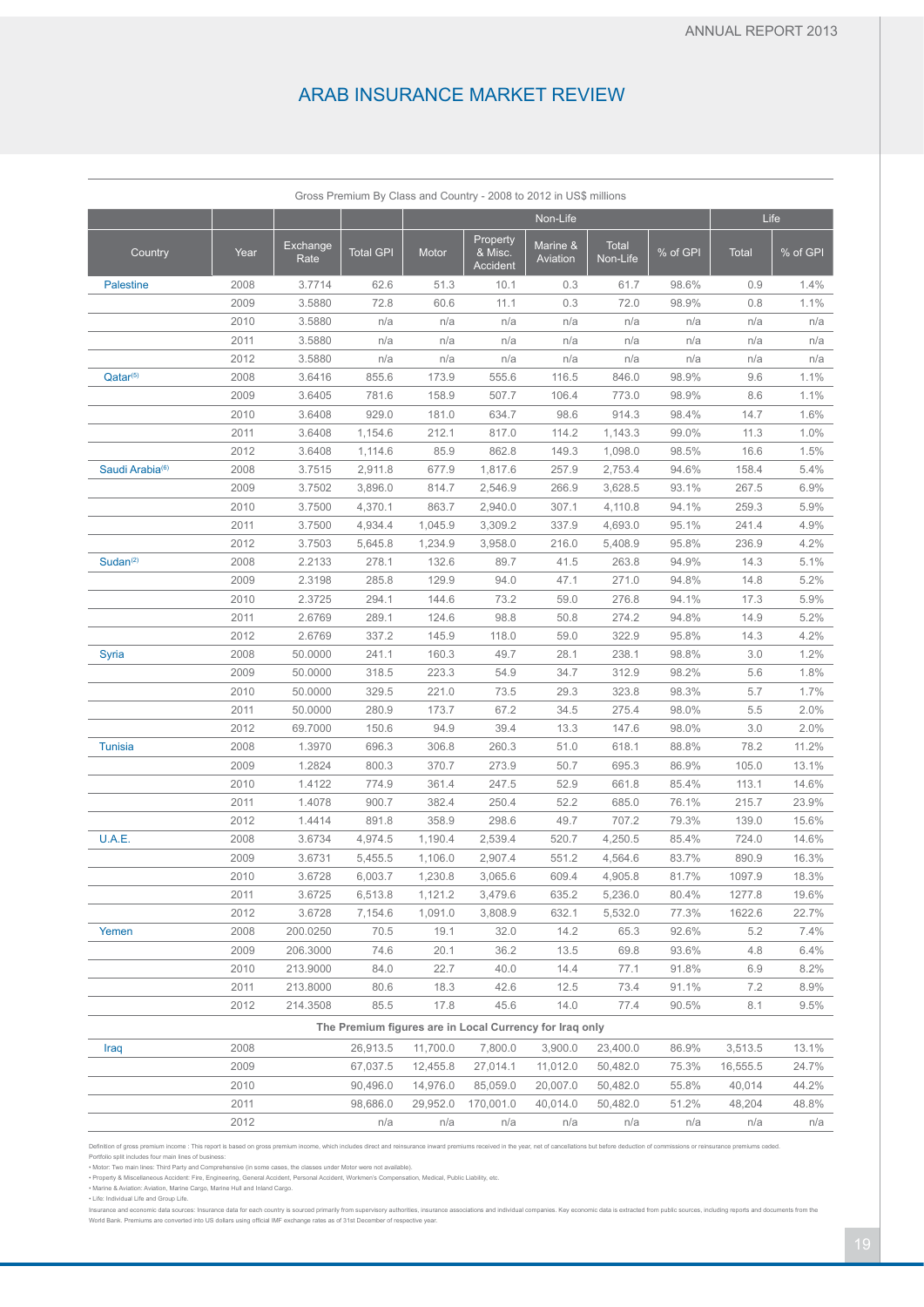|                           |      |                  | Key Economic & Demographic Indicators - 2008 to 2012 |                               |                               |                        |                                      |                                |
|---------------------------|------|------------------|------------------------------------------------------|-------------------------------|-------------------------------|------------------------|--------------------------------------|--------------------------------|
| Country                   | Year | Exchange<br>Rate | Total<br>GPI in US\$<br><b>Millions</b>              | Premium<br>Per Capita<br>US\$ | <b>GDP Per</b><br>Capita US\$ | Premium as<br>% of GDP | Population<br>in.<br><b>Millions</b> | GDP in US\$<br><b>Millions</b> |
| <b>Algeria</b>            | 2008 | 67.7500          | 1,001.9                                              | 29.13                         | 5,055                         | 0.6%                   | 34.40                                | 173,882                        |
|                           | 2009 | 72.6474          | 1,064.6                                              | 30.50                         | 4,642                         | 0.7%                   | 34.90                                | 162,000                        |
|                           | 2010 | 74.3860          | 1,098.6                                              | 31.03                         | 4,322                         | 0.7%                   | 35.40                                | 153,000                        |
|                           | 2011 | 72.9379          | 1,188.4                                              | 33.01                         | 4,917                         | 0.7%                   | 36.00                                | 177,000                        |
|                           | 2012 | 77.5360          | 1,240.3                                              | 33.98                         | 5,096                         | 0.7%                   | 36.50                                | 186,000                        |
| <b>Bahrain</b>            | 2008 | 0.3769           | 495.1                                                | 618.88                        | 34,013                        | 1.8%                   | 0.80                                 | 27,210                         |
|                           | 2009 | 0.3769           | 532.2                                                | 665.25                        | 27,500                        | 2.4%                   | 0.80                                 | 22,000                         |
|                           | 2010 | 0.3769           | 559.2                                                | 466.00                        | 18,333                        | 2.5%                   | 1.20                                 | 22,000                         |
|                           | 2011 | 0.3769           | 546.1                                                | 413.71                        | 19,697                        | 2.1%                   | 1.32                                 | 26,000                         |
|                           | 2012 | 0.3769           | 634.0                                                | 480.30                        | 20,332                        | 2.4%                   | 1.32                                 | 26,838                         |
| Egypt <sup>(1)</sup>      | 2008 | 5.5325           | 1,392.6                                              | 17.09                         | 1,998                         | 0.9%                   | 81.50                                | 162,818                        |
|                           | 2009 | 5.4578           | 1,567.1                                              | 18.88                         | 2,265                         | 0.8%                   | 83.00                                | 188,000                        |
|                           | 2010 | 5.5700           | 1,612.8                                              | 19.09                         | 2,592                         | 0.7%                   | 84.50                                | 219,000                        |
|                           | 2011 | 5.6219           | 1,678.8                                              | 20.06                         | 2,820                         | 0.7%                   | 83.70                                | 236,000                        |
|                           | 2012 | 6.0561           | 1,770.5                                              | 21.10                         | 2,913                         | 0.7%                   | 83.90                                | 244,400                        |
| Jordan                    | 2008 | 0.7100           | 487.1                                                | 77.32                         | 3,365                         | 2.3%                   | 6.30                                 | 21,200                         |
|                           | 2009 | 0.7080           | 527.6                                                | 83.75                         | 3,492                         | 2.4%                   | 6.30                                 | 22,000                         |
|                           | 2010 | 0.7080           | 589.3                                                | 90.66                         | 4,154                         | 2.2%                   | 6.50                                 | 27,000                         |
|                           | 2011 | 0.7080           | 598.3                                                | 94.97                         | 4,444                         | 2.1%                   | 6.30                                 | 28,000                         |
|                           | 2012 | 0.7080           | 679.7                                                | 104.57                        | 4,769                         | 2.2%                   | 6.50                                 | 31,000                         |
| <b>Kuwait</b>             | 2008 | 0.2703           | 641.4                                                | 221.17                        | 52,172                        | 0.4%                   | 2.90                                 | 151,300                        |
|                           | 2009 | 0.2851           | 568.9                                                | 196.17                        | 51,034                        | 0.4%                   | 2.90                                 | 148,000                        |
|                           | 2010 | 0.2806           | 627.4                                                | 216.34                        | 45,862                        | 0.5%                   | 2.90                                 | 133,000                        |
|                           | 2011 | 0.2760           | 698.2                                                | 240.76                        | 57,931                        | 0.4%                   | 2.90                                 | 168,000                        |
|                           | 2012 | 0.2816           | n/a                                                  | n/a                           | 57,931                        | n/a                    | 2.90                                 | 168,000                        |
| Lebanon                   | 2008 | 1,507.5000       | 898.8                                                | 211.98                        | 6,759                         | 3.1%                   | 4.24                                 | 28,660                         |
|                           | 2009 | 1,507.5000       | 1,022.8                                              | 243.52                        | 7,381                         | 3.3%                   | 4.20                                 | 31,000                         |
|                           | 2010 | 1,504.5000       | 1,168.6                                              | 271.77                        | 9,070                         | 3.0%                   | 4.30                                 | 39,000                         |
|                           | 2011 | 1,504.0000       | 1,261.1                                              | 293.28                        | 9,767                         | 3.0%                   | 4.30                                 | 42,000                         |
|                           | 2012 | 1,504.0000       | 1,294.9                                              | 301.14                        | 10,186                        | 3.0%                   | 4.30                                 | 43,800                         |
| Libya <sup>(3)</sup>      | 2008 | 1.2935           | 229.0                                                | 36.35                         | 15,861                        | 0.2%                   | 6.30                                 | 99,926                         |
|                           | 2009 | 1.2034           | 309.3                                                | 49.10                         | 13,681                        | 0.4%                   | 6.30                                 | 86,190                         |
|                           | 2010 | 1.1898           | 325.8                                                | 51.31                         | 14,016                        | $0.4\%$                | 6.35                                 | 89,000                         |
|                           | 2011 | 1.2251           | 140.7                                                | 21.65                         | 12,262                        | 0.2%                   | 6.50                                 | 79,700                         |
|                           | 2012 | 1.2251           | 273.9                                                | 42.14                         | 14,108                        | 0.3%                   | 6.50                                 | 91,700                         |
| Mauritania <sup>(4)</sup> | 2008 | 252.1250         | 15.2                                                 | 4.75                          | 906                           | 0.5%                   | 3.20                                 | 2,900                          |
|                           | 2009 | 262.0000         | 16.4                                                 | 5.13                          | 803                           | 0.6%                   | 3.20                                 | 2,569                          |
|                           | 2010 | 279.0000         | n/a                                                  | n/a                           | 843                           | n/a                    | 3.20                                 | 2,697                          |
|                           | 2011 | 288.0800         | n/a                                                  | n/a                           | 1,192                         | n/a                    | 3.44                                 | 4,100                          |
|                           | 2012 | 288.0800         | n/a                                                  | n/a                           | 1,808                         | n/a                    | 3.54                                 | 6,400                          |
| Morocco                   | 2008 | 8.8166           | 2,548.1                                              | 81.67                         | 2,767                         | 3.0%                   | 31.20                                | 86,329                         |
|                           | 2009 | 7.6145           | 2,588.0                                              | 79.88                         | 2,840                         | 2.8%                   | 32.40                                | 92,000                         |
|                           | 2010 | 8.2013           | 2,592.6                                              | 81.02                         | 2,844                         | 2.8%                   | 32.00                                | 91,000                         |
|                           | 2011 | 8.2013           | 2,920.4                                              | 90.41                         | 2,954                         | 3.1%                   | 32.30                                | 95,400                         |
|                           | 2012 | 8.2471           | 3,148.5                                              | 96.58                         | 2,945                         | 3.3%                   | 32.60                                | 96,000                         |
| Oman                      | 2008 | 0.3850           | 551.0                                                | 196.79                        | 12,760                        | 1.5%                   | 2.80                                 | 35,729                         |
|                           | 2009 | 0.3852           | 644.7                                                | 217.80                        | 17,905                        | 1.2%                   | 2.96                                 | 53,000                         |
|                           | 2010 | 0.3852           | 617.7                                                | 208.68                        | 19,257                        | 1.1%                   | 2.96                                 | 57,000                         |
|                           | 2011 | 0.3850           | 733.0                                                | 244.33                        | 24,333                        | 1.0%                   | 3.00                                 | 73,000                         |
|                           | 2012 | 0.3845           | 738.6                                                | 232.26                        | 23,899                        | 1.0%                   | 3.18                                 | 76,000                         |
|                           |      |                  |                                                      |                               |                               |                        |                                      |                                |

Key Economic & Demographic Indicators - 2008 to 2012